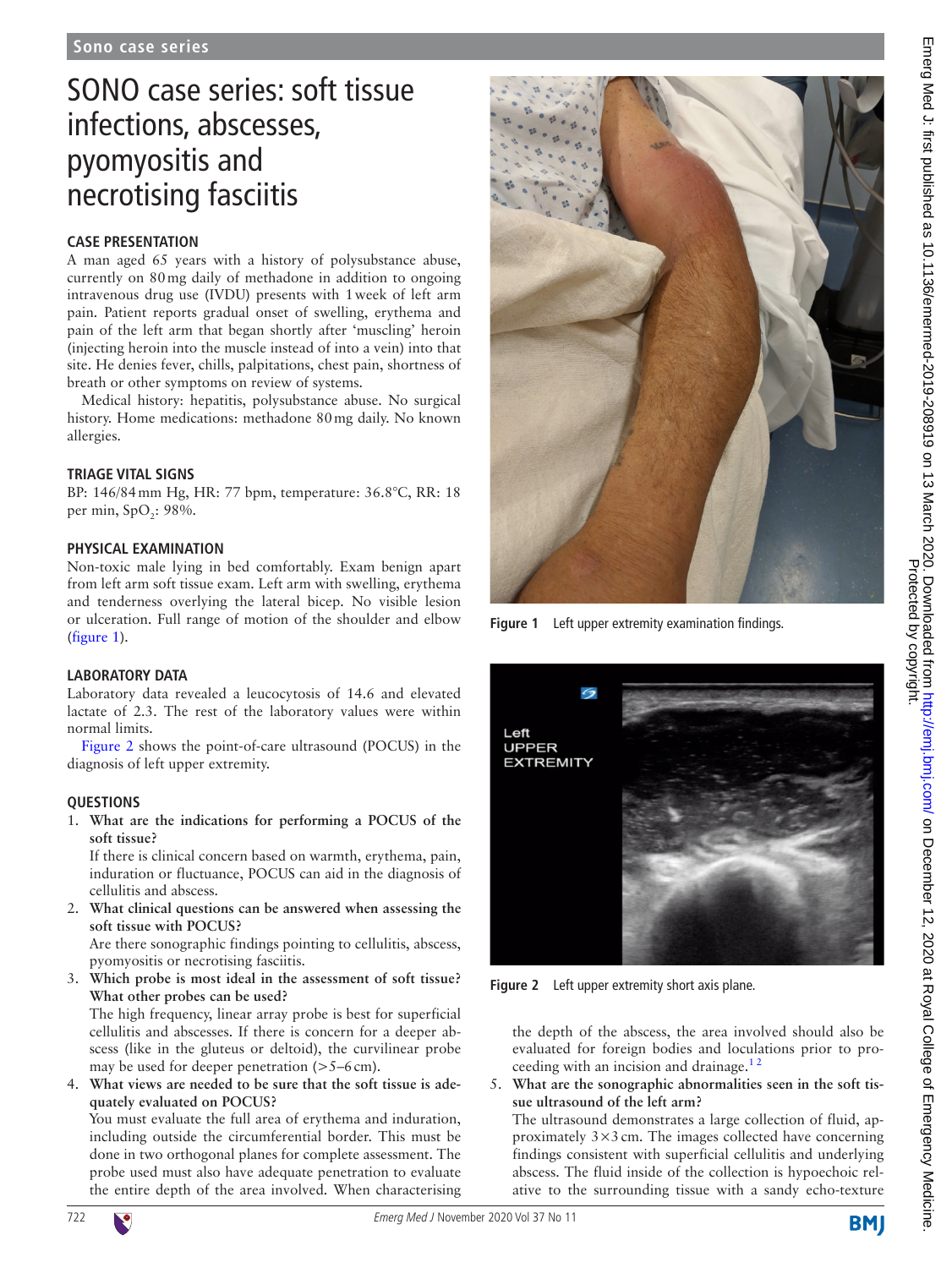typical for pus. It is also notable that the collection is well circumscribed and walled off. The final notable aspect of the ultrasound is the depth of the fluid collection, which extends deep into the fascial layer, into the muscle and appears to neighbour the humerus [\(figure](#page-1-0) 3).

6. **What is the differential diagnosis and how can you make the diagnosis with bedside ultrasound?**

Based on the image provided, the differential diagnosis includes cellulitis, abscess, pyomyositis and necrotising fasciitis. On ultrasound, simple cellulitis is represented by 'cobblestoning' or oedema of the superficial, subcutaneous tissue alone. An abscess, meanwhile, appears as a well-circumscribed, walled-off collection of hypoechoic or anechoic fluid.

What is most concerning about this image, however, is the depth of the fluid collection. In this patient, the fluid extends below the fascial layer and into the muscle, it also appears to neighbour the humerus. The extension into the muscle and neighbouring bone is highly suspicious for pyomyositis. The reason this is important is when an abscess extends deep into the fascia, the drainage is outside the scope of an ED physician and requires surgical consultation due to the potential for spread and complicated procedure.

Finally, if there is concern for necrotising fasciitis, evaluate along the fascia for signs of gas or fluid. Depending on the type of necrotising fasciitis, the bacteria may be gas-forming or not. Necrotising fasciitis is characterised by fluid or gas tracking along the fascial planes, whereas pyomyositis is a focal fluid collection that is characterised by extension beyond the subcutaneous layer. Necrotising fasciitis is also characterised by its rapid progression and mandatory extensive surgical debridement for source control. Pyomyositis is not usually rapidly progressive and its treatment is simple incision and drainage.

#### 7. **What are some tips when evaluating soft tissue with PO-CUS?**

The sonographic equivalent of fluctuance is 'pus-stalsis', which is created by palpating with the probe with alternating pressure to evaluate for swirling of pus inside the collection. Given the pus can appear hypoechoic or hyperechoic, creating 'pus-stalsis' is helpful for identifying the abscess from the surrounding hyperechoic structures. Remember to always evaluate the depth of the infection and evaluate for signs of deeper gas along planes of fascia. The appropriate depth varies based on the area of body, but we recommend always being able to visualise the adjacent layers of fascia and muscle. Finally, when performing the ultrasound of the area



<span id="page-1-0"></span>**Figure 3** Figure 2 relabelled with tissue layers. William Shyy<http://orcid.org/0000-0002-2172-9349>

neighbouring the abscess, evaluate for foreign bodies and vascular structures.<sup>3-5</sup>

- 8. **What are some pitfalls of performing POCUS of soft tissue?** Small, circular structures like fingers and toes are difficult to fully image because it is hard to maintain appropriate contact for an ultrasound. This can be addressed by using a step-off (small bag of saline or glove filled with water), water bath or copious amounts of gel. Another common mistake is failing to notice that the abscess is deeper than the fascia or that there is evidence of gas along the fascia concerning for a deep space infection that should not be drained by ED providers. If you see evidence of gas along the fascia, get an X-ray or CT and consider surgical consultation. It is important to remember that necrotising fasciitis can have gas (type III from *Clostridium*) or no gas (type II from methicillin-resistant *Staphylococcus aureus* or group A streptococci). The diagnosis of necrotising fasciitis is confirmed in the operating room (OR) when the surgeon visualises and feels fluid tracking on the fascial planes.
- 9. **What is the utility of POCUS when assessing the soft tissue?** Based on a recent meta-analysis, ultrasound had a sensitivity of 96.2% and specificity of 82.9% for skin and soft tissue infections.<sup>[6](#page-2-2)</sup> Ultrasound can be used to mark the outer edges and depth of an abscess before performing an incision and drainage. It should also be used to identify and avoid neighbouring vascular structures before cutting into an abscess. Remember that a CT scan can help demonstrate collections of fluid, abscesses and signs of necrotising fasciitis, but it

involves both contrast and a radiation exposure. It is also notable that while an ultrasound, X-ray or CT can help with identifying necrotising fasciitis, ultimately it is clinical diagnosis that requires surgical evaluation regardless of imaging.

# **Conclusion**

CT left upper extremity:  $5.1 \times 4.1 \times 8$  cm abscess with overlying cellulitis. Abscess extends down to humerus.

Given the depth of the abscess and possible presence of necrotising fasciitis, general surgery was consulted in coordination with obtaining a CT scan of the left upper extremity. Ultimately, the patient had a bedside incision and drainage along with washout performed by surgery and >30mL of purulent material was drained. They did not find evidence of necrotising fasciitis on drainage, which was consistent with both the bedside ultrasound and CT scan. He was subsequently admitted to the hospital and received intravenous antibiotics.

## **Joseph Roland Brown ,1 William Shyy <sup>2</sup>**

1 Emergency, UCSF, San Francisco, California, USA <sup>2</sup> Emergency Medicine, UCSF, Pacifica, California, USA

**Correspondence to** Dr Joseph Roland Brown, Emergency, UCSF, San Francisco, CA 94143, USA; josephbrown152@gmail.com

**Contributors** JRB and WS contributed equally to this paper.

**Funding** The authors have not declared a specific grant for this research from any funding agency in the public, commercial or not-for-profit sectors.

**Competing interests** None declared.

**Patient consent for publication** Obtained.

**Provenance and peer review** Not commissioned; internally peer reviewed. © Author(s) (or their employer(s)) 2020. No commercial re-use. See rights and permissions. Published by BMJ.

Emerg Med J 2020;37:722–724.doi:10.1136/emermed-2019-208919

#### **ORCID iDs**

Joseph Roland Brown<http://orcid.org/0000-0003-4766-1669>